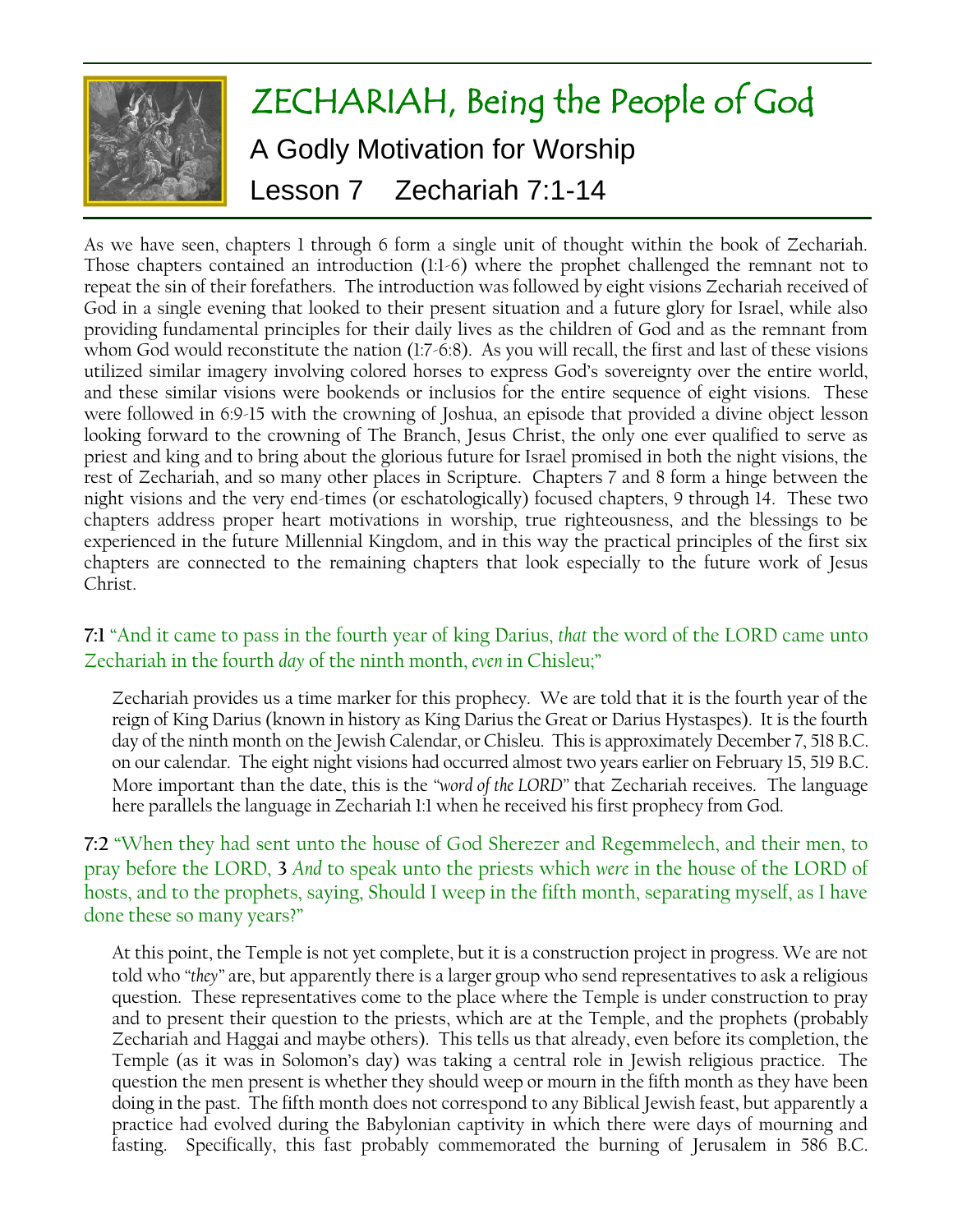(Jeremiah 52:12-13), which included the destruction of the temple (2 Kings 25:9). We should note that modern Jews keep a special day called the Ninth of Ab (in July/August) to fast in relation to the destruction of both temples, and it is considered the saddest day on the Jewish calendar and the greatest fast other than Yom Kippur (Day of Atonement).

Since this text raises the issue of fasting, a brief note is in order. Fasting is an Old Testament and New Testament practice that most often is done in the following contexts: (1) seeking God's will in prayer (Judges 20:20-28); (2) petitioning God in a time of distress (2 Samuel 12:15-16; Nehemiah 1:2- 4); (3) mourning (1 Samuel 31:11-13; Esther 4:1-3); (4) confession of sin and repentance (1 Samuel 7:1- 6; Joel 2:9-13); (5) commissioning / sending a person for a task (Esther 4:15-17; Acts 13:1-3, 14:20-23). We should note that fasting is nearly always associated with sincere, deliberate prayer. Fasting outwardly demonstrates a heart that looks to God to sustain and not merely the physical things of the world. The Scripture warns against fake fasts, mere ritualistic fasts, and self-exalting fasts (see Matthew 6:16-20; Luke 18:12-14). In the new Testament, Jesus nullified ritualistic fasting. Christians should fast because of Jesus' absence and in anticipation of his return. (Luke 5:33-39). When Jesus returns, the fasting will be changed to feasting (Revelation 19:1-9), a point that will be picked up in Zechariah 8 as well.

Returning to the Text, these men are asking whether they should continue such a practice. Zechariah's night visions occurred almost two years before this event, and so we can assume that by this time the good and comfortable words God gave to Zechariah were public knowledge. Given God's good and comfortable words and the probable progress on the Temple construction, what reason would they have to mourn in the fifth month? Sometimes the liturgy becomes an end in itself so that people go through a ritual for the ritual's sake or for some other motive other than love of the Lord.

**7:4** "Then came the word of the LORD of hosts unto me, saying, **5** Speak unto all the people of the land, and to the priests, saying, When ye fasted and mourned in the fifth and seventh *month*, even those seventy years, did ye at all fast unto me, *even* to me? **6** And when ye did eat, and when ye did drink, did not ye eat *for yourselves*, and drink *for yourselves*?"

God reads the heart and not just the words. On the surface, the question presented by this group of men might seem innocent, but it reflects a heart condition that existed, certainly not in everyone, but in some portion of the people. Instead of answering their question here (God answers it at the end of the next chapter), God sees and reveals the reality of their heart condition to Zechariah. God does not mince words, but cuts right to the heart of the matter. When certain people fasted during the seventy years of Babylonian captivity, they went through the motions, but it was not for God. They fasted unto themselves. This is reminiscent of Jesus' warnings in Matthew 6:5 and 23:14:

**6:5** "And when thou prayest, thou shalt not be as the hypocrites are: for they love to pray standing in the synagogues and in the corners of the streets, that they may be seen of men. Verily I say unto you, They have their reward."

**23:14** "Woe unto you, scribes and Pharisees, hypocrites! for ye devour widows' houses, and for a pretence make long prayer: therefore ye shall receive the greater damnation."

God is not saying, "don't fast." But He is saying that your motivation in worship matters (see especially Isaiah 1:11-17 and 58:3-6). Then God goes an additional step and moves outside the context of fasting. God's questions in these verses are rhetorical and they are asked to make an accusation. Certain people were not worshiping God in "spirit and truth" (see John 4:24) when they fasted, which done properly is perhaps one of the most serious and contrite forms of worship, nor were they worshiping God in "spirit and truth" in their daily lives (*"when ye did eat, and when ye did drink"*). Paul wrote in Romans 14:23 that *"for whatsoeveris not of faith is sin."*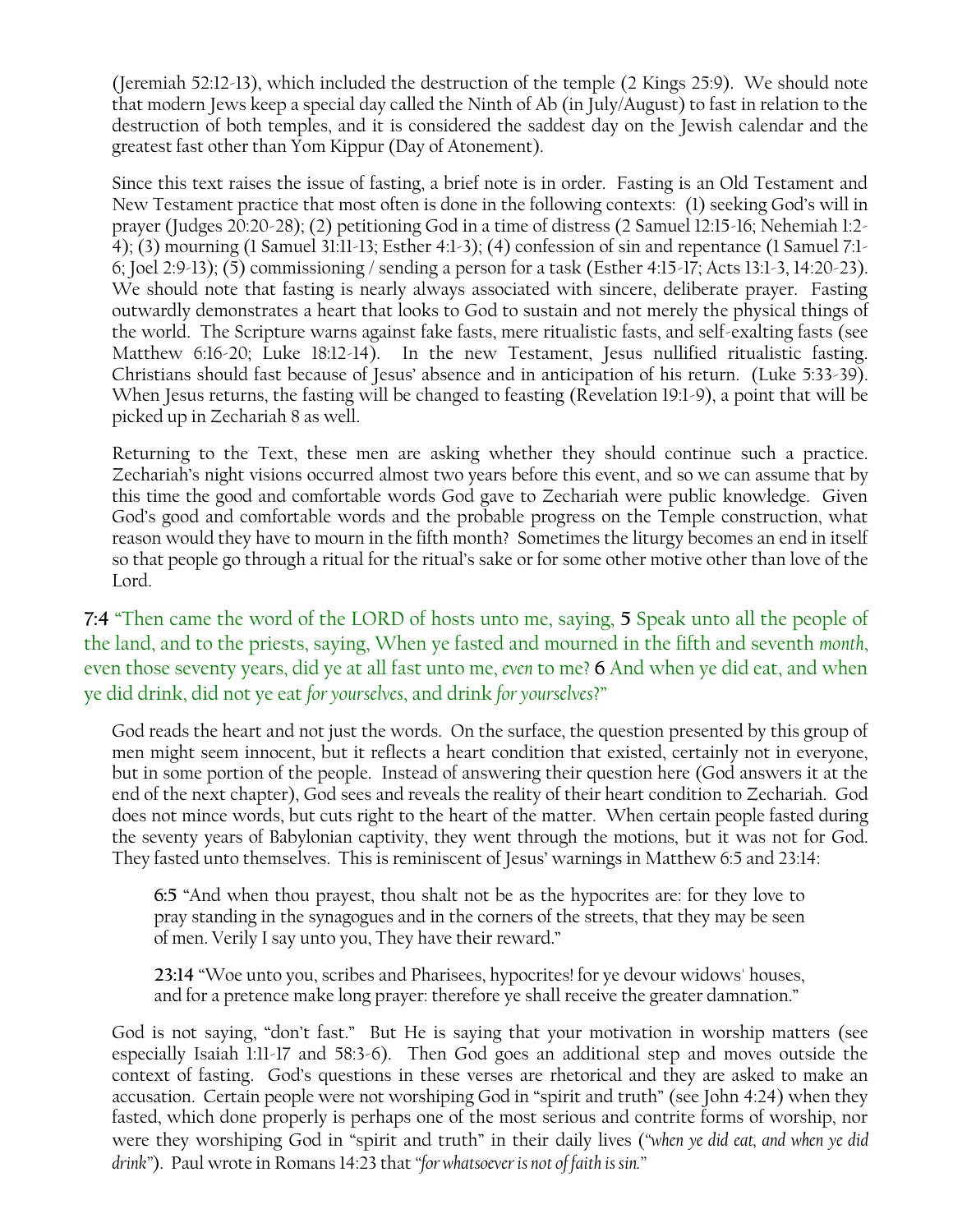### **QUESTIONS**

- 1. What conduct is being condemned by God in verses 4-6 and what would this type of conduct look like in modern Christianity?
- 2. Is it legitimate to compartmentalize your faith as something you practice at set times and places? When and where should we honor God in our thoughts, words, and actions?
- 3. Put into your own words the principle taught in verses 4-6.

**7:7** "*Should ye* not *hear* the words which the LORD hath cried by the former prophets, when Jerusalem was inhabited and in prosperity, and the cities thereof round about her, when *men* inhabited the south and the plain?"

This verse is reminiscent of the preamble (1:1-6) of the book. Everything the former prophets said was God's Word, and as such, came to pass regardless of how it was received by the people. God's standards have not changed simply because there is now a remnant returned to Jerusalem. In the verses that follow, God addresses a present audience by reminding them of their past. We are not told who the *"former prophets"* were, but as we will see, it is the nation's conduct just prior to the Babylonian captivity that is in view. Thus, the former prophets would have included such men as Habakkuk and Jeremiah, whom they would not listen to (see, e.g., Jeremiah 22:21). The nation of Judah at the present time should look at their conduct in view of what had occurred in the past when these former prophets spoke against the same sort of conduct. They should seek to live truly righteous lives grounded in proper motives.

**7:8** "And the word of the LORD came unto Zechariah, saying, **9** Thus speaketh the LORD of hosts, saying, Execute true judgment, and shew mercy and compassions every man to his brother: **10** And oppress not the widow, nor the fatherless, the stranger, nor the poor; and let none of you imagine evil against his brother in your heart."

James wrote in his epistle, *"Pure religion and undefiled before God and the Father is this, To visit the fatherless and widows in their affliction, and to keep himself unspotted from the world."* (James 1:27). You cannot fast on Monday and refuse mercy and compassion to your brother on Tuesday and claim to be godly. Nor can you claim to be godly simply because you attend church on Sunday if you are oppressive and uncompassionate on Monday. The two claims are wholly inconsistent. The apostle John wrote,

"If a man say, I love God, and hateth his brother, he is a liar: for he that loveth not his brother whom he hath seen, how can he love God whom he hath not seen?" - 1 John 4:20

And again, James wrote, "And one of you say unto them, Depart in peace, be ye warmed and filled; notwithstanding ye give them not those things which are needful to the body; what doth it profit?" - James 2:16

Prior to the Babylonian captivity, people had not ceased from their religious practices, but there was no genuine godly living to match the outward rituals. The prophets had warned against it. Now, Zechariah tells them to execute "true judgment," that is, justice should be faithfully administered. They are to be compassionate and merciful like God, especially as to those in their society who were the most vulnerable.